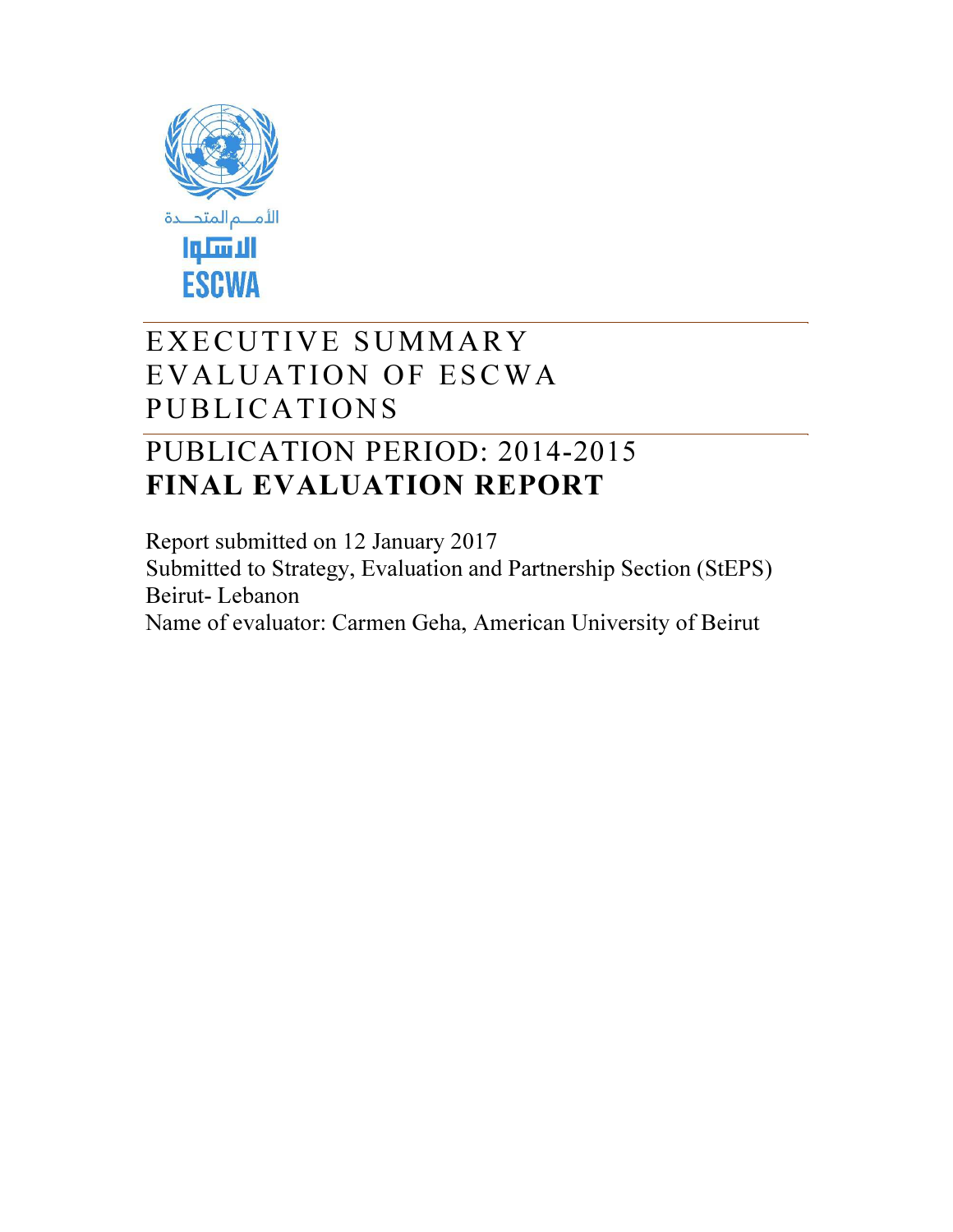# Executive Summary

Facilitated by the Strategy, Evaluation and Partnership Section (StEPS), this evaluation assessed selected publications according to the criteria of content, relevance and process. The evaluation's key focus was on the quality of ESCWA's 2014-15 publications, identifying strengths and weaknesses. The purpose of this final report is to offer forward-looking recommendations on improving the quality of ESCWA publications and to be a learning tool that provides guidance and lessons learnt.

The evaluation was divided into two phases, undertaken between July and December 2016. The first phase consisted of a desk review of 41 publications that were assessed against 18 criteria for content and relevance (quantified on a scale from 1-3, for a total possible score of 54 points). The first phase concluded with a scored matrix against which the 41 publications were measured. The scoring of individual publications was confidential, and analysis focused on identifying broad trends in ESCWA publications. The second phase of the evaluation focused on assessing the process for publications, from conceptualization to implementation. An in-depth assessment was undertaken of five publications, and a total of 19 interviews and one focus group were conducted to validate findings and to explore forward-looking mechanisms to enhance the quality of ESCWA publications.

Overall ESCWA publications were found to be relevant to the needs of the region, issued in a timely manner and citing respected sources, with good outreach to key experts in the field. Moreover, ESCWA authors demonstrated pride in their work, and all ESCWA staff provided many suggestions for ways to further improve the quality of ESCWA's publications, indicating their positive engagement in the process. However, the evaluation also found areas of concern in ESCWA publications, and six key findings were identified to improve the quality of publications:

- 1) ESCWA publications do not systematically promote policy change because they often have very broad or vague target audiences, and weak policy recommendations.
- 2) ESCWA's ability to promote regional development issues in its publications may be jeopardized as most publications are not fully engendered.
- 3) Existing quality assurance mechanisms suffer from ineffective working modalities that are not directly improving quality.
- 4) ESCWA publications indicate over-dependence on quantitative methodologies, in a region where quality and accurate statistical data is hard to locate.
- 5) Many of ESCWA's publications offer unique analysis, however such contributions to the literature are not often clearly identified, weakening the impact of the publication.
- 6) ESCWA publications do not consistently comply with UN standards for publication in terms of readability and formatting.

The report concludes with lessons learnt and recommendations to enable ESCWA to: develop a shared understanding of the policy objectives of publications, better integrate a gender component, enhance quality assurance mechanisms, diversify sources and types of data, enhance analysis, and better comply with UN standards for publications.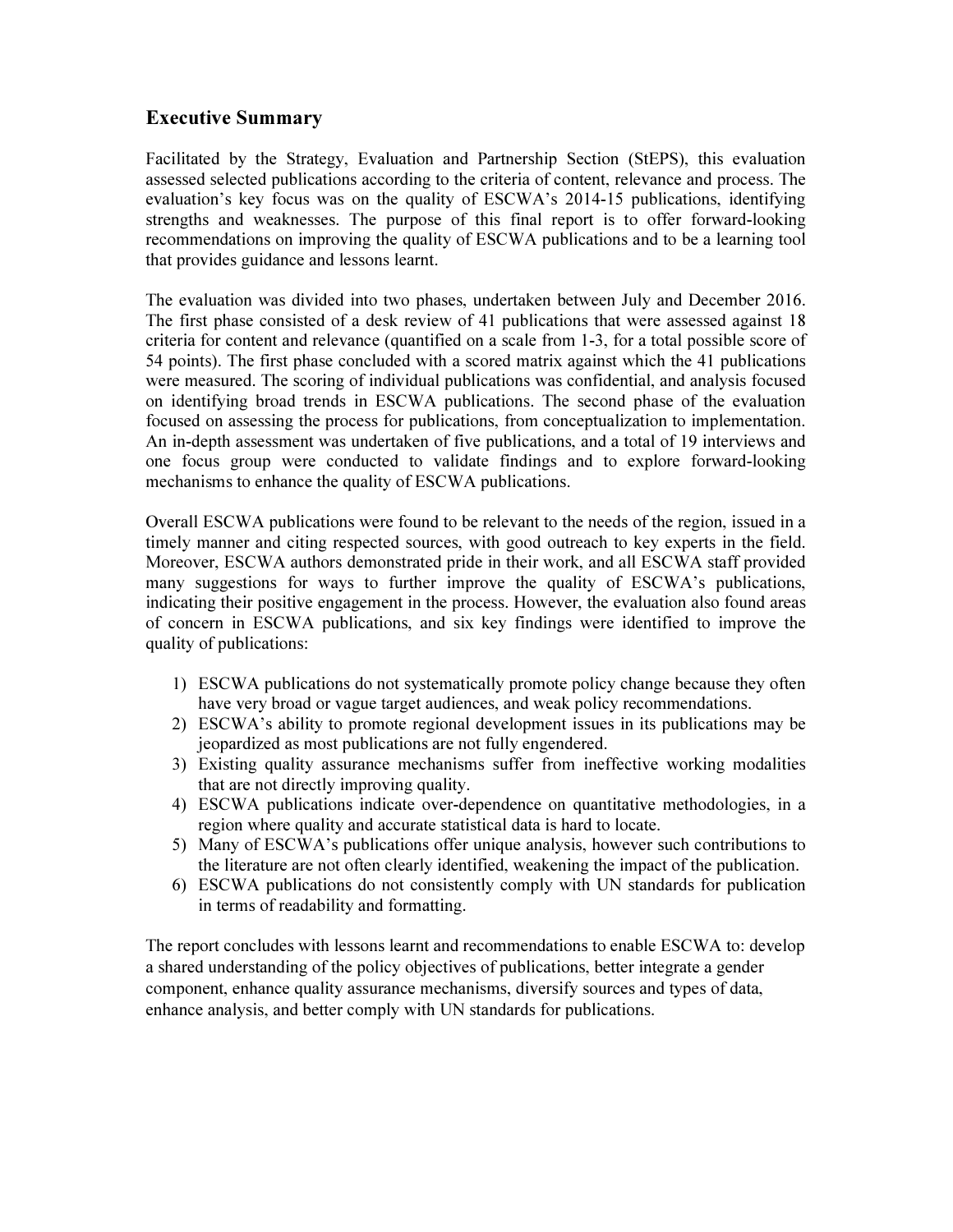## Lesson 1: Policy recommendations can be strengthened with clearly defined policy objectives and specified target audience(s).

### *Recommendation: Link target audience to clearly defined policy objective*

- Develop guidelines that help authors to segment target audiences and develop recommendations for each targeted audience or group of audiences.
- Strategically plan more time for developing policy recommendations and getting insights from policy makers on draft recommendations.
- Include a statement indicating a specific targeted audience at the beginning of the publication.

# Lesson 2: ESCWA publications would benefit from additional gender mainstreaming at an earlier planning stage.

# *Recommendation: Ensure gender and a rights-based approach are mainstreamed in all ESCWA publications*

- Draw on qualitative insights on gender issues within publications to complement gaps in statistical data on women issues in the region.
- Involve the Division's gender focal point early on in the process of conceptualizing and drafting a publication.
- Ensure a gender parity component in EGM and peer review guidelines.

# Lesson 3: ESCWA's quality assurance mechanisms, internal and external, require review and revision to more effectively ensure the production of high quality publications.

#### *Recommendation: Strength ESCWA's quality assurance mechanisms for publications*

- Conduct smaller, more focused EGMs more frequently in the process of writing.
- Develop a roster of independent external reviewers per Division or Section, with the final selection of external reviewers undertaken by the Publications Committee.
- Develop and apply a mechanism to report internal plagiarism.
- Create a mechanism to ensure responsibility of authors to incorporate feedback.
- Rotate members of the Publication Committee to avoid having the same type of feedback from same members.
- Revisit the internal culture of not giving honest and constructive feedback by fostering a safe space.
- Instil a mechanism to ensure Publication Committee members are accountable to read manuscripts under review and provide robust feedback.

# Lesson 4: Quantitative data and statistics need to be complemented by other sources of data to more accurately reflect the needs of the region.

## *Recommendation: Respond more effectively to the needs of the region by diversifying the sources of data to include a greater usage of qualitative and Arabic sources.*

- Make better use of qualitative data, case studies and testimonials in reports.
- Clarify modality of working with the Statistics Division and offer clearer guidelines to authors.
- Validate statistics obtained from member States with insights from qualitative field research.